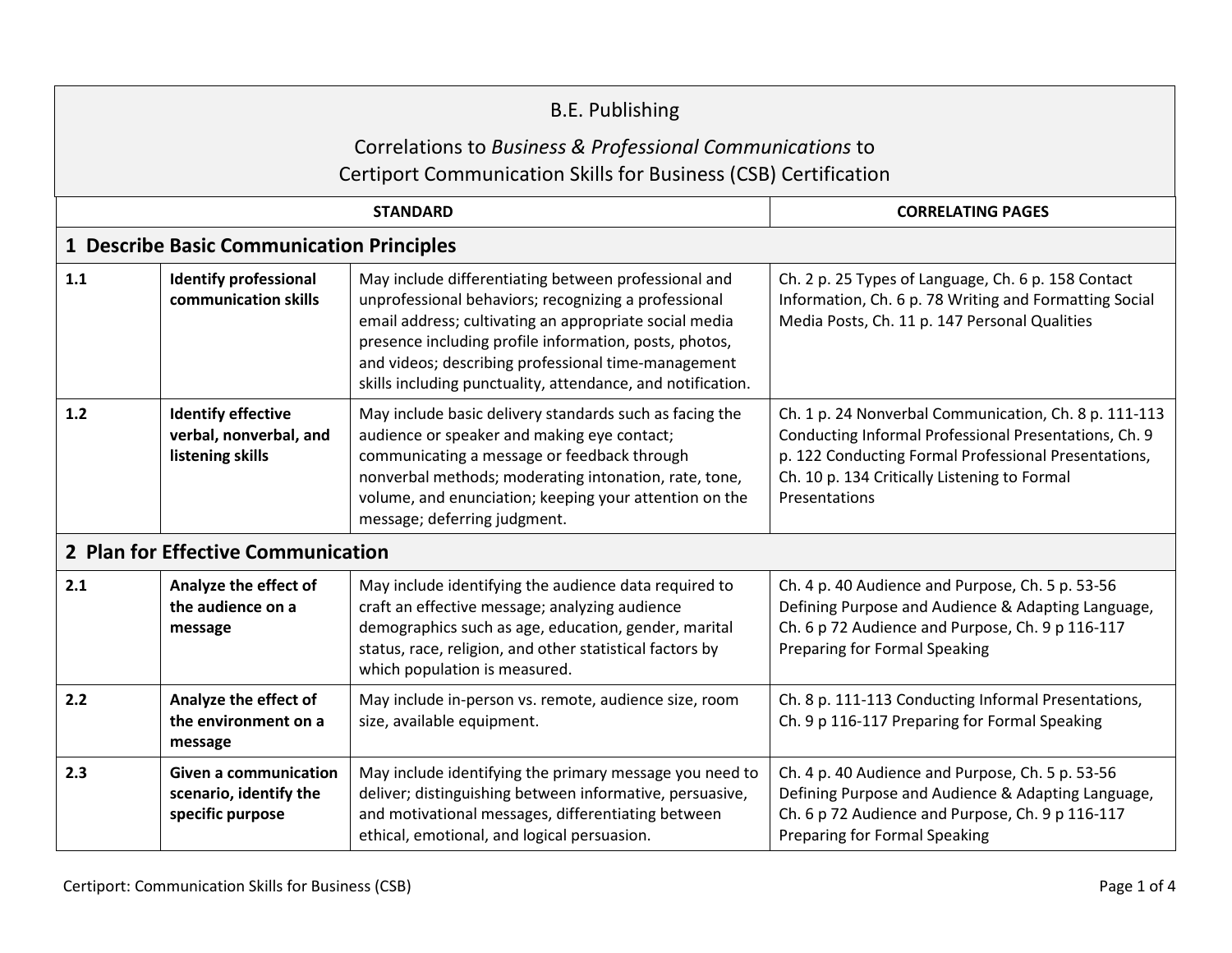| <b>STANDARD</b>                                           |                                                                                                |                                                                                                                                                                                                                                                                                                                                                                                                                          | <b>CORRELATING PAGES</b>                                                                                                                                                                             |  |
|-----------------------------------------------------------|------------------------------------------------------------------------------------------------|--------------------------------------------------------------------------------------------------------------------------------------------------------------------------------------------------------------------------------------------------------------------------------------------------------------------------------------------------------------------------------------------------------------------------|------------------------------------------------------------------------------------------------------------------------------------------------------------------------------------------------------|--|
| 2.4                                                       | <b>Given a communication</b><br>scenario, address<br>ethical and legal issues                  | May include defining and identifying issues related to<br>accessibility, attribution, biasfree communication,<br>confidentiality, copyright, trademark, and plagiarism;<br>responding to requests for data, identifying biased<br>communication terminology, ensuring that presentations<br>and documents comply with accessibility standards,<br>removing personal information from presentations and<br>documents.     | Ch. 1 p. 11-15 Ethics in Communication, Copyright and<br>Fair Use & Cultural Diversity in the Workplace, Ch. 4 p.<br>43-44 Points of View, Ch. 9 p. 118-119 Collecting<br><b>Information Sources</b> |  |
| 2.5                                                       | <b>Given a business</b><br>scenario, select the<br>most appropriate<br>communication<br>medium | May include verbal messages such as face-to-face<br>discussions, phone calls, and voice messages; written<br>messages such as emails, text messages, business letters,<br>job applications, resumes, and meeting agendas and<br>minutes; visual messages such as PowerPoint<br>presentations and videos; business-related social media<br>messages using services such as Facebook, Instagram,<br>LinkedIn, and Twitter. | Ch. 2 p 26 Channels of Communication, Ch. 5 p. 66-68<br>Publishing, Ch. 6 p. 75-79 Composing, Editing, and<br>Formatting a Variety of Written Documents                                              |  |
| 2.6                                                       | <b>Effectively outline and</b><br>summarize your<br>message                                    | May include creating a complete and concise outline;<br>outlining messages; summarizing your planned message.                                                                                                                                                                                                                                                                                                            | Ch. 5 p. 60-62 Writing Process, Ch. 6 p. 78-79 Writing<br>and Formatting Informal Reports, Ch. 9 p. 119-121<br>Organizing Information                                                                |  |
| 3 Apply Best Practices for Creating Business Deliverables |                                                                                                |                                                                                                                                                                                                                                                                                                                                                                                                                          |                                                                                                                                                                                                      |  |
| 3.1                                                       | <b>Assemble accurate</b><br><b>business</b><br>communication<br>deliverables                   | May include creating business communications such as<br>business letters, meeting agendas, meeting minutes, and<br>resumes from components; analyzing the effectiveness of<br>different forms of business communications; using<br>spelling and grammar tools.                                                                                                                                                           | Ch. 7 p. 91-94 Writing and Formatting Letters, Ch. 12 p.<br>157-161 Create a Resume & Create a Cover Letter                                                                                          |  |
| 3.2                                                       | Apply visual design<br>standards to business<br>communications                                 | May include identifying design principles of business<br>communications such as balance, proximity, alignment,<br>repetition, contrast, space, rule of thirds, font choice,<br>color choice, and white space; distinguishing among<br>effective and ineffective visual designs for common forms<br>of business communications such as presentation slides,<br>email messages, and documents.                             | Ch. 5 p. 66-68 Publishing, Ch. 6 p. 80 Typography in<br>Informal Documents, Ch. 7 p. 86 Formatting Formal<br><b>Documents</b>                                                                        |  |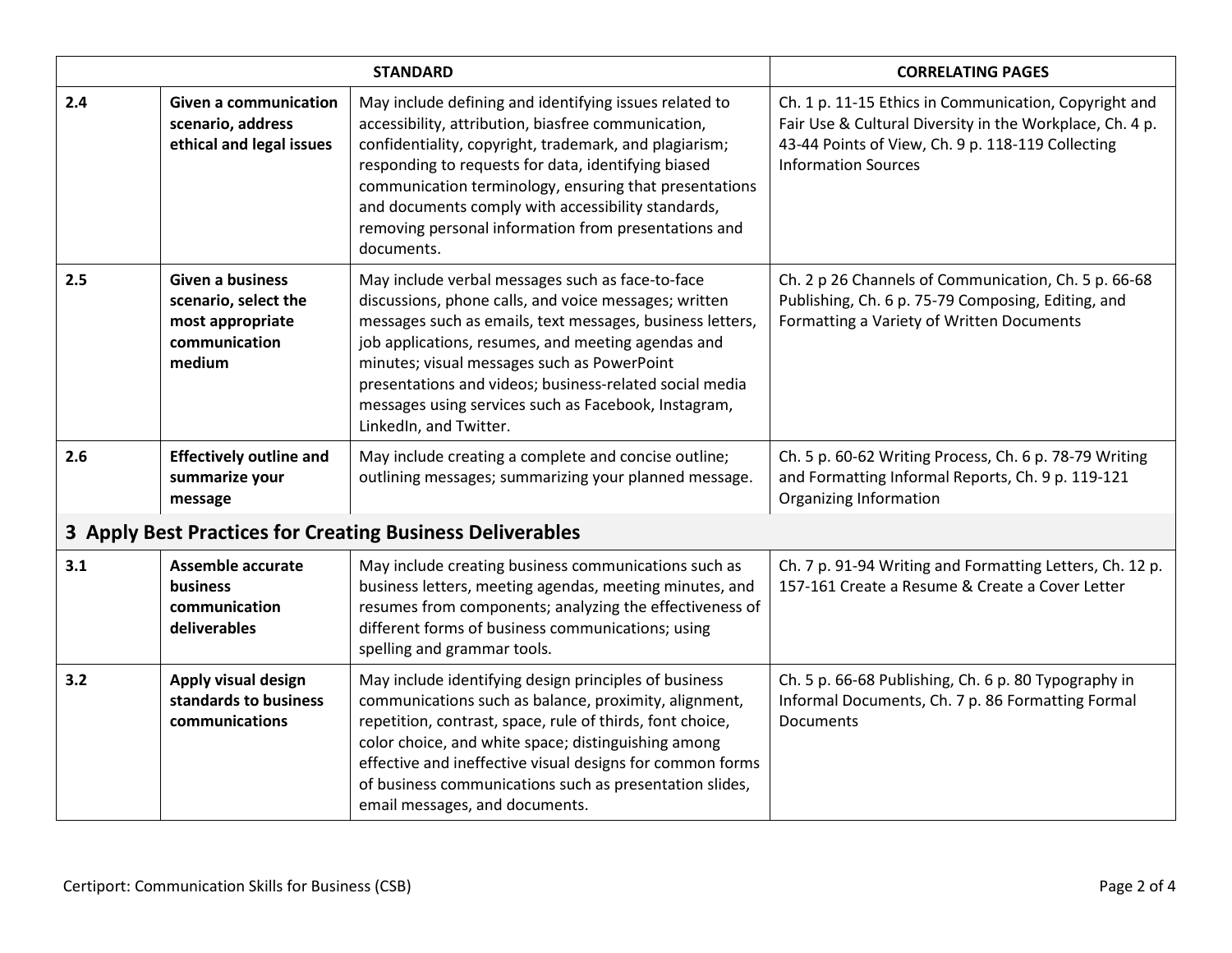| <b>STANDARD</b>                          |                                                                                              |                                                                                                                                                                                                                                                                       | <b>CORRELATING PAGES</b>                                                                                                                                                      |  |  |  |
|------------------------------------------|----------------------------------------------------------------------------------------------|-----------------------------------------------------------------------------------------------------------------------------------------------------------------------------------------------------------------------------------------------------------------------|-------------------------------------------------------------------------------------------------------------------------------------------------------------------------------|--|--|--|
| 3.3                                      | <b>Identify effective uses</b><br>of data visualization to<br>present complex<br>information | May include types of data visualization such as graphs,<br>charts, plots, and infographics; accurate visual<br>representation of data; interpreting the message of a<br>data visualization graphic.                                                                   | Ch. 4 p. 45 Interpreting Information, Ch. 5 p. 63-64<br>Composing, Ch. 8 p. 110 Visual and Auditory Aids                                                                      |  |  |  |
|                                          | <b>4 Deliver Your Message</b>                                                                |                                                                                                                                                                                                                                                                       |                                                                                                                                                                               |  |  |  |
| 4.1                                      | <b>Describe the variables</b><br>involved in delivering<br>an effective message              | May include personal presentation such as attire and<br>hygiene; environmental variables such as location,<br>physical space, technology, and formality; and issues such<br>as regional language variations, imprecise language,<br>jargon, context, and perceptions. | Ch. 8 p. 111-113 Conducting Informal Presentations,<br>Ch. 9 p 116-117 Preparing for Formal Speaking, Ch. 13<br>p. 170-171 Diversity in the Workplace                         |  |  |  |
| 4.2                                      | Identify methods of<br>adapting a message<br>based on audience<br><b>feedback</b>            | May include direct feedback; indirect feedback such as<br>body language.                                                                                                                                                                                              | Ch. 8 p. 111-113 Conducting Informal Presentations,<br>Ch. 9 p. 126 Evaluating Presentations                                                                                  |  |  |  |
| <b>5 Receive Communications</b>          |                                                                                              |                                                                                                                                                                                                                                                                       |                                                                                                                                                                               |  |  |  |
| 5.1                                      | <b>Given a business</b><br>communication, restate<br>the key points of the<br>message        | May include identifying the primary goal of a specific<br>communication; summarizing verbal or written messages.                                                                                                                                                      | Ch. 4 p. 46-47 Reading Methods                                                                                                                                                |  |  |  |
| 5.2                                      | Given a message,<br>identify appropriate<br>responses or clarifying<br>questions             | May include responding to and clarifying messages.                                                                                                                                                                                                                    | Ch. 4 p. 42 Reader's Purpose, Ch. 10 p. 130-131 The<br><b>Listening Process</b>                                                                                               |  |  |  |
| <b>6 Analyze Communication Scenarios</b> |                                                                                              |                                                                                                                                                                                                                                                                       |                                                                                                                                                                               |  |  |  |
| 6.1                                      | Analyze important<br>factors of obtaining<br>employment                                      | May include identifying common mistakes made by<br>interviewers and applicants, distinguishing between<br>appropriate and inappropriate job application<br>documents.                                                                                                 | Ch. 12 p. 156-162 Getting Started, p. 163 Create an<br>Employment Portfolio, p. 164 Application Process &<br>References, p. 165-166 Interview Process, p. 167<br>Following Up |  |  |  |